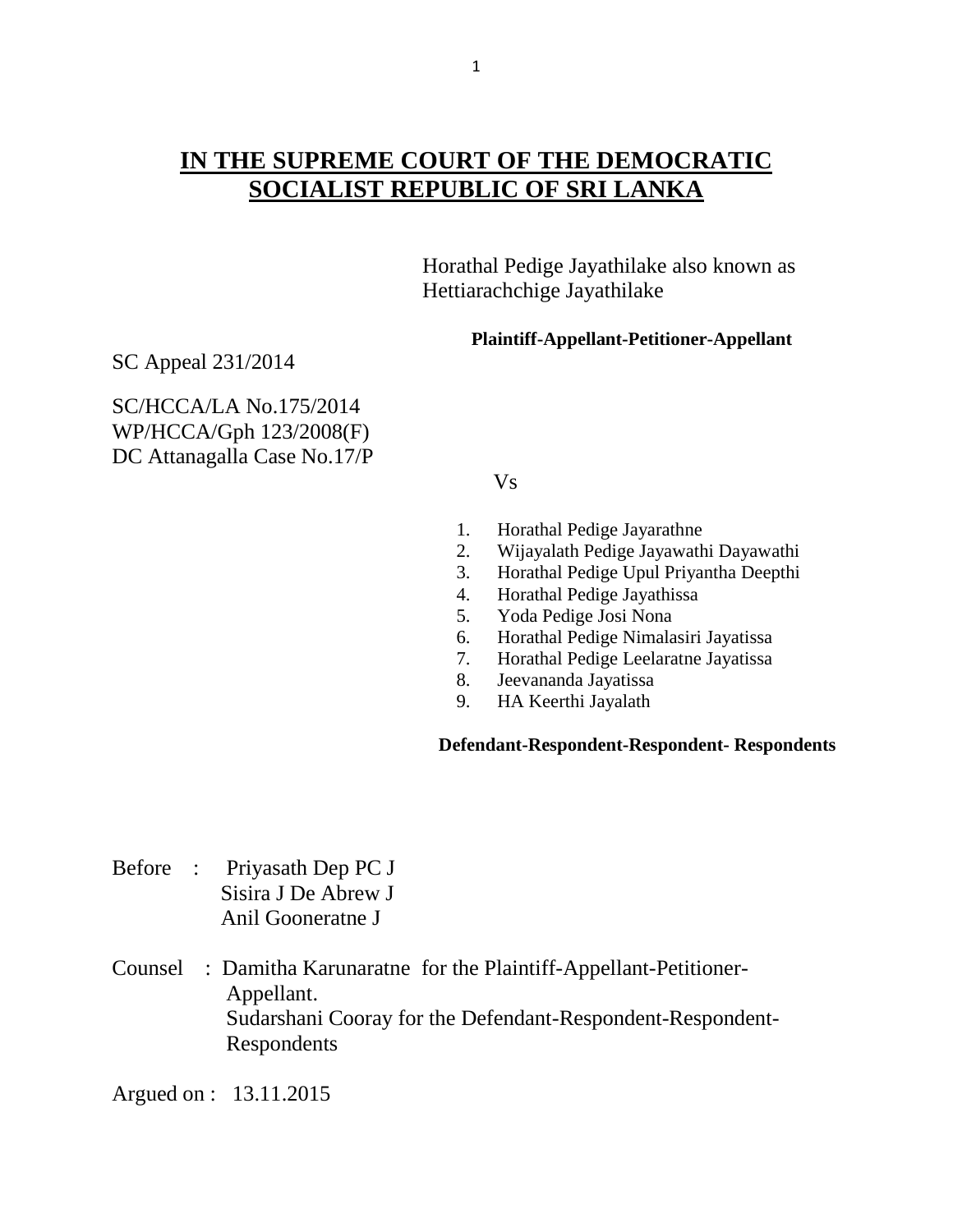Written Submissions tendered on : By the Plaintiff-Appellant-Petitioner- Appellant on 23.1.2015 By the Defendant-Respondent-Respondent- Respondents on 25.5.2015

Decided on : 9.3.2016

## **Sisira J De Abrew J.**

 The Plaintiff-Appellant-Petitioner-Appellant (hereinafter referred to as the Plaintiff-Appellant) filed action in the District Court to partition the land described in the schedule to the plaint. The original owners of the land to be partitioned were Horathal Pedige Donchiya and Hewa Pedige Dingira. The said owners gifted  $1/5<sup>th</sup>$ share of the land to Horathal Pedige Amarasinghe by deed No 13197 dated 30.3.1997. This deed was not challenged in this case. It was alleged by the Plaintiff-Appellant that said Horathal Pedige Amarasinghe gifted  $1/5<sup>th</sup>$  share of the land to the Plaintiff-Appellant by deed No.1735 dated 13.6.2000 attested by TP Ranjani Ashoka Notary Public. It is noted that other transfer deeds in this case namely deed No.13188 dated 30.3.1997, deed No. 13199 dated 30.3.1997 and deed No.13200 dated 30.3.1997 were not challenged by either party. But the Defendant-Respondent-Respondent-Respondents (hereinafter referred to as Defendants) challenged the deed of gift No.1735 dated 13.6.2000 wherein Horathal Pedige Amarasinghe is alleged to have gifted  $1/5<sup>th</sup>$  share of the land to the Plaintiff-Appellant**.** 

The defendants took up the position that by deed No.1735 dated 13.6.2000 no rights had passed to the Plaintiff-Appellant as the said deed was not an act of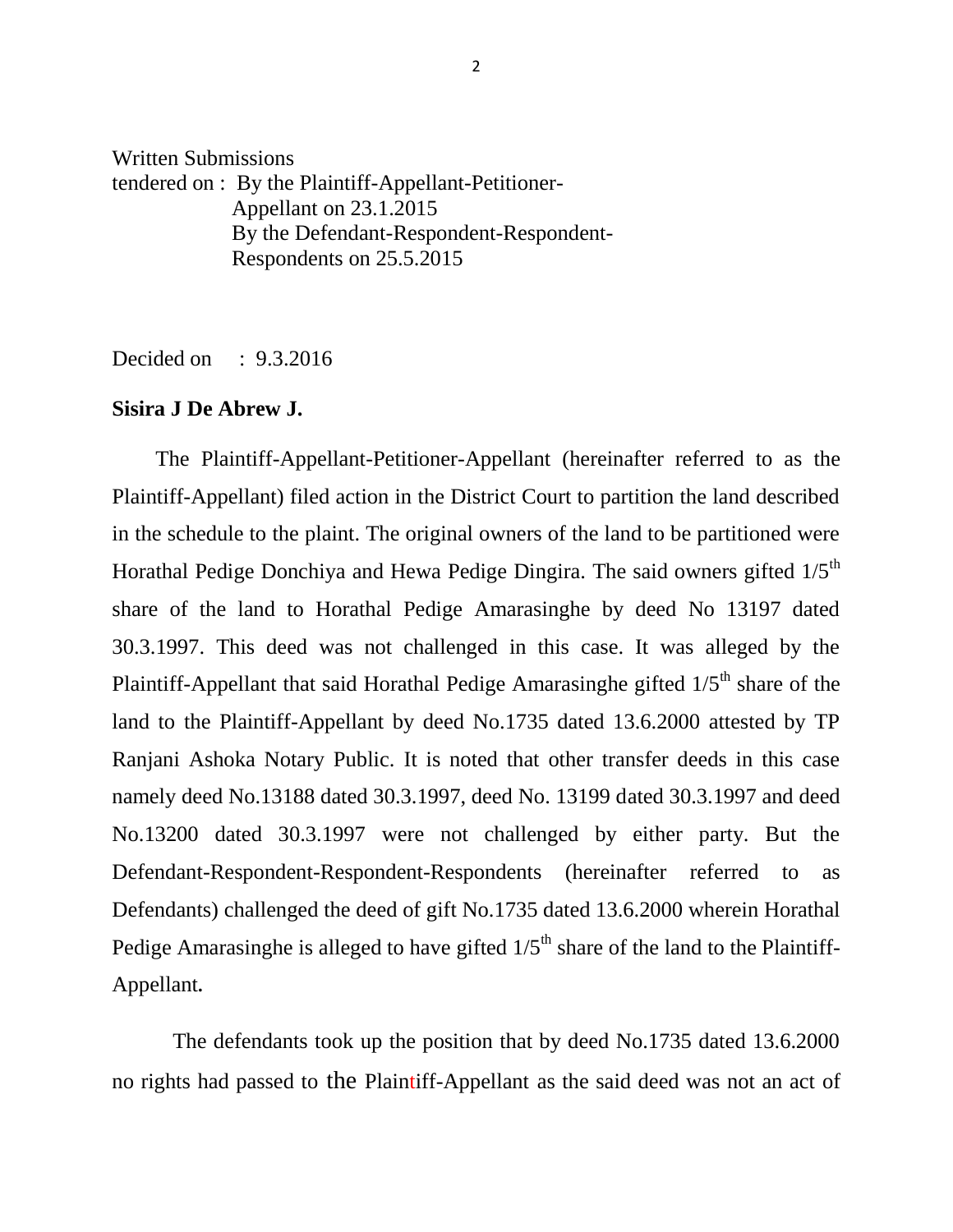Horthal Pedige Amarasinghe who died unmarried and issueless and that accordingly rights of Horthal Pedige Amarasinghe should devolve on his brothers and sisters who are the  $1<sup>st</sup>$  defendant,  $4<sup>th</sup>$  defendants, Seelawathi, Sirinimal and the Plaintiff-Appellant. After trial the learned District Judge rejected the deed No.1735 dated 13.6.2000. Being aggrieved by the said judgment of the learned District Judge, the Plaintiff-Appellant appealed to the Civil Appellate High Court. The Civil Appellate High Court, by its judgment dated 4.3.2014, affirming the judgment of the learned District Judge, dismissed the appeal. Being aggrieved by the said judgment, the Plaintiff-Appellant has appealed to this court. This court by its order dated 28.11.2014 granted leave to appeal on the questions of law set out in paragraph 13(a) to (e) of the petition of appeal which are reproduced below.

- 1. Did the Honourable judges of the Civil Appellate High Court of Gampaha err in law by not considering the fact that the Notary TP Ranjani gave evidence stating that she knew the executant and that the executant signed deed No.1735 in her presence?
- 2. Did the Honourable judges of the Civil Appellate High Court of Gampaha err in law by refusing to accept the evidence of TP Ranjani Notary Public in relation to the execution of the deed No.1735 in the circumstances of the case?
- 3. Did the Honourable judges of the Civil Appellate High Court of Gampaha err in law by not considering the fact that the Notary TP Ranjani was an impartial independent witness?
- 4. Whether the Honourable judges of the Civil Appellate High Court of Gampaha err in law by not considering that the respondents did not call any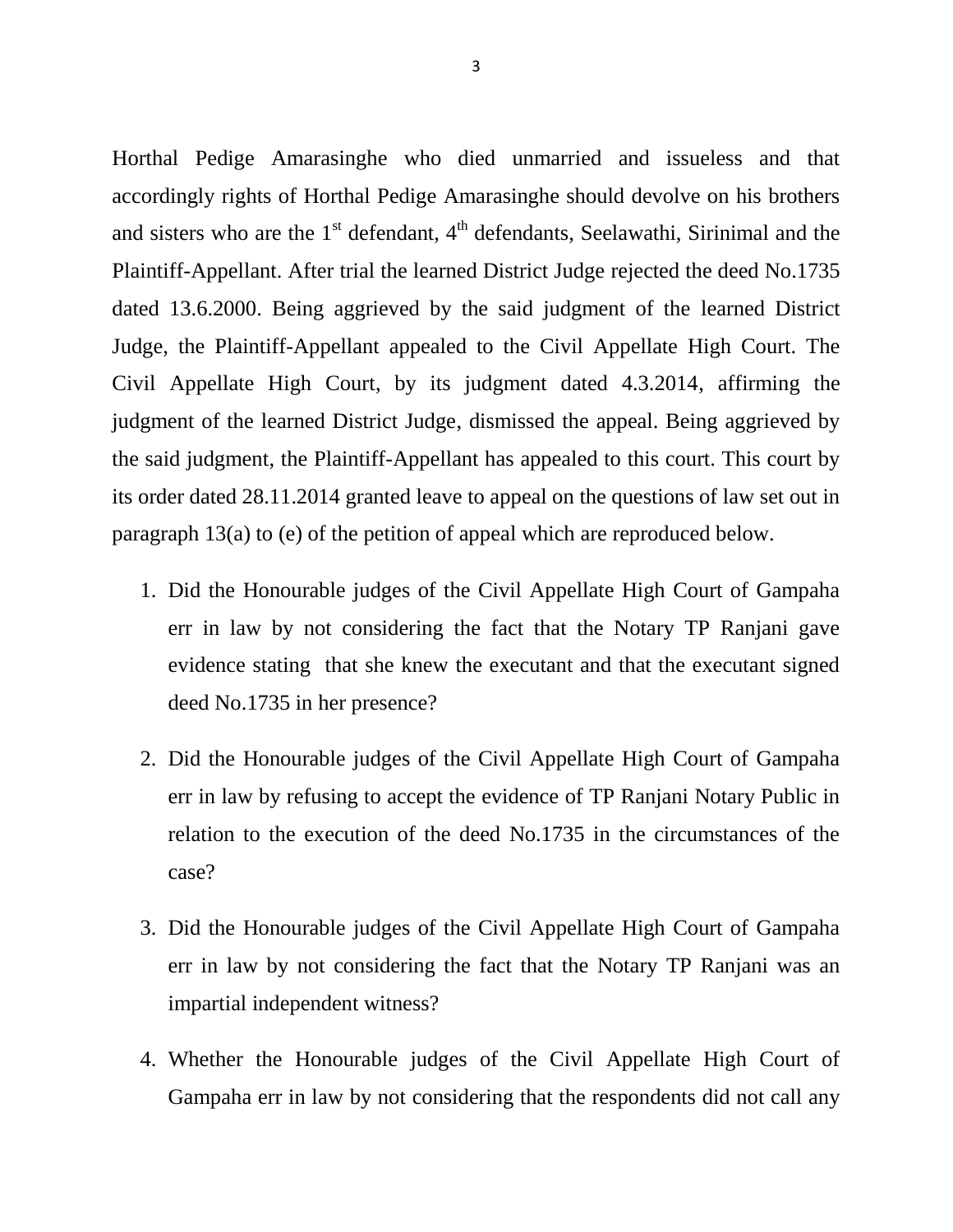independent witnesses to show that the executant Amarasinghe could not sign since he was illiterate?

5. Whether the deed No 1735 executed by the TP Ranjani Notary Public is in conformity with the provisions of the Evidence Ordinance?

 The most important question that must be decided in this case is whether the deed of gift No 1735 dated 13.6.2000 was an act by Horthal Pedige Amarasinghe or not. In other words whether the deed of gift No 1735 dated 13.6.2000 was a fraudulent deed. If the deed of gift No 1735 dated 13.6.2000 was not an act by Horthal Pedige Amarasinghe or it was a fraudulent deed, the appeal of the Plaintiff-Appellant should fail. I now advert to these questions. The Defendants challenged the deed of gift No.1735.

 It is undisputed that Horthal Pedige Amarasinghe is the brother of the Plaintiff-Appellant and the  $1<sup>st</sup>$  and the  $4<sup>th</sup>$  defendants and that said Amarasinghe was a disabled person. The Plaintiff-Appellant in his evidence says that Horthal Pedige Amarasinghe could sign. TP Ranjani Ashoka the Notary Public who attested the deed No.1735 too says, in her evidence, that Horthal Pedige Amarasinghe placed his signature on the deed before her. But the  $1<sup>st</sup>$  Defendant Horathal Pedige Jayarathne, in his evidence, says that his brother Horthal Pedige Amarasinghe who was a disabled person could not sign and write. He further says, in his evidence, that when his parents gifted  $1/5<sup>th</sup>$  share of the land in question to Horthal Pedige Amarasinghe by deed No. 13197, he (the  $1<sup>st</sup>$  Defendant) placed his signature on the deed on behalf of Horthal Pedige Amarasinghe as the said Horthal Pedige Amarasinghe could not sign. He has identified his signature on the deed. He placed his signature to show the acceptance of the gift by Horthal Pedige Amarasinghe. When I examined the above evidence, I am of the opinion that the 1<sup>st</sup>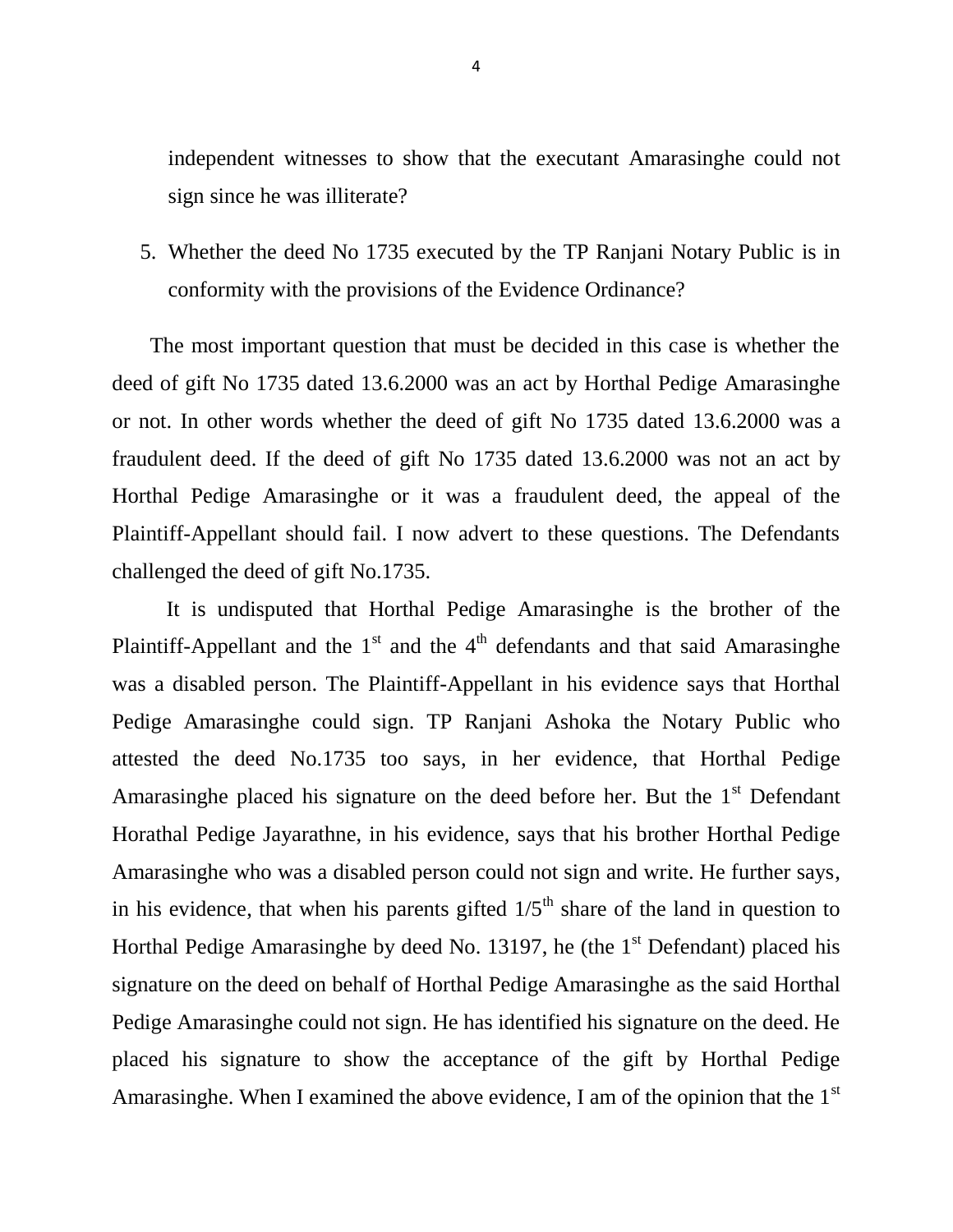Defendant has clearly established that Horthal Pedige Amarasinghe was a person who could not sign. In considering truthfulness of this evidence one must not forget the claim of the defendants. The claim of the Defendants was that the rights of Horthal Pedige Amarasinghe should devolve on all brothers and sisters. In the light of this evidence how can anybody accept Notray's evidence as true evidence when she said that Horthal Pedige Amarasinghe placed his signature on the deed No.1735 before her?

 TP Ranjani Ashoka the Notary Public who attested the deed No 1735 says, in her evidence, that two attesting witnesses who signed the deed are Daisy Agnus who is the wife of the Plaintiff-Appellant and Ranthatige Wijethilake. She further says in her evidence that she does not know the said Wijethilake. But she, in her attestation in the said deed, has certified that she knew both witnesses. Thus it appears that her evidence contradicts her own attestation. When the above evidence is considered the question that arises is whether any reliance could be placed on her evidence. In my view no reliance could be placed on the evidence of Ranjani Ashoka the Notary Public who attested the deed No.1735. As I pointed out earlier, the Notary Public who attested the deed says, in her evidence, that one of the attesting witnesses was Daisy Agnus, the wife of the Plaintiff-Appellant. The words 'Daisy Agnus' can be clearly seen on the deed as one of the signatures on the said deed. But surprisingly the Plaintiff-Appellant in his evidence says that he did not take his wife to the office of the Notary Public on the day that the deed No 1735 was executed. It is to be noted here that the Plaintiff-Appellant did not call his wife Daisy Agnus to give evidence that she placed her signature when the deed No.1735 was executed. Why didn"t the Plaintiff-Appellant call his own wife to give evidence on his behalf? There is no explanation to this question. Even the other attesting witness was not called as a witness by the Plaintiff-Appellant. There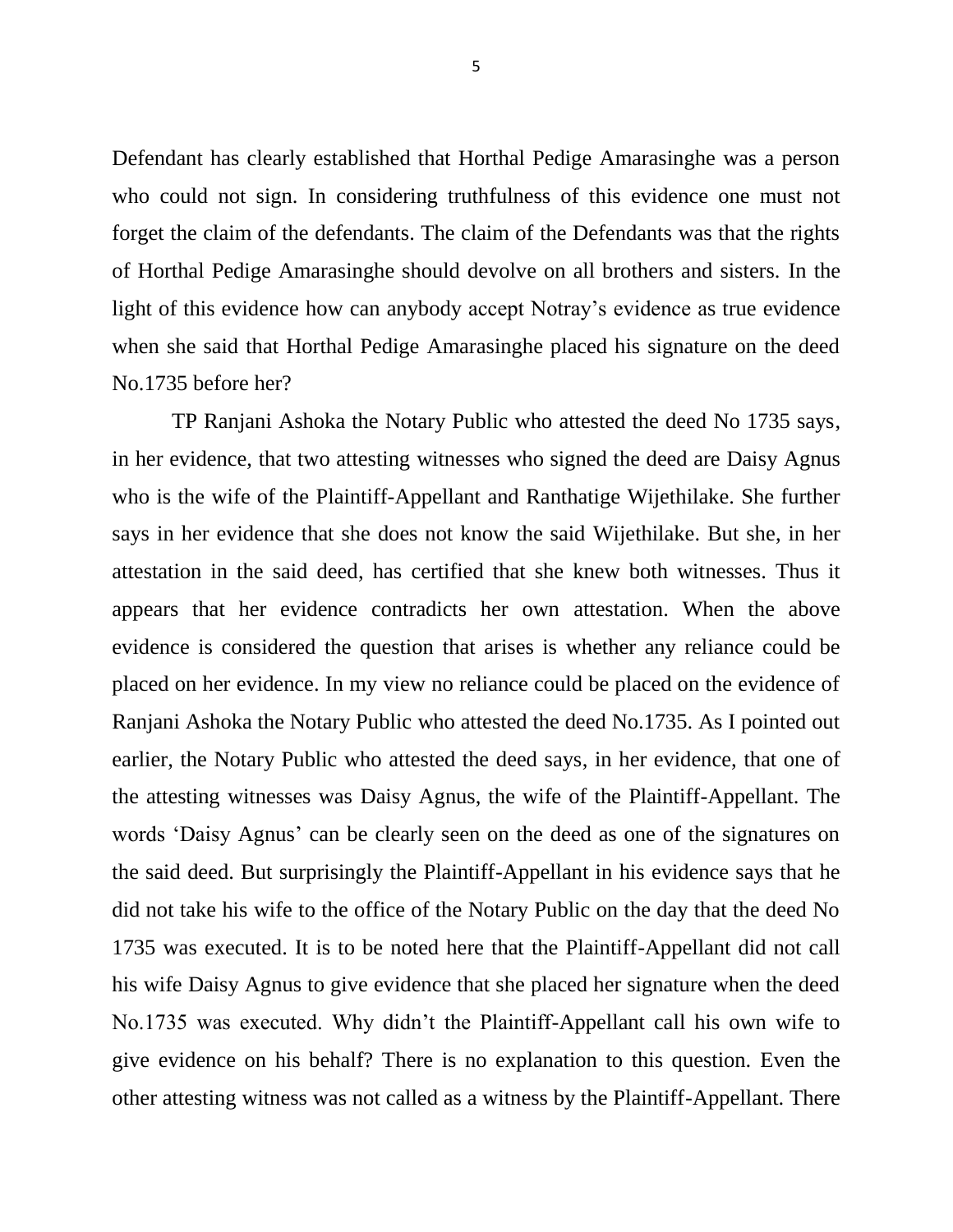is no explanation to this failure by the Plaintiff-Appellant. In my view the Plaintiff-Appellant should have, under these circumstances, called one of the attesting witnesses. When I consider all the above evidence the execution of deed No.1735 is a very suspicious act and gives the impression that it is a fraudulent deed. This could be a forged deed. Therefore the Inspector General of Police should be directed to investigate into this matter.

 Learned counsel for the Plaintiff-Appellant contended that the Notary Public who attested the deed can be considered as an attesting witness. He therefore contended that the execution of the deed No 1735 had been proved by the evidence of the Notary Public. He relied upon the judgment of Basnayake CJ in Wijegunatilake Vs Wijegunatilake 60 NLR 560. I now advert to this contention. I have already pointed out that no reliance could be placed on the evidence of the Notary Public. Section 68 of the Evidence Ordinance reads as follows.

"If a document is required by law to be attested, it shall not be used as evidence until one attesting witness at least has been called for the purpose of proving its execution, if there be an attesting witness alive, and subject to the process of the court and capable of giving evidence."

 In Samarakoon Vs Gunasekera [2011] 1SLR 149 at 154 and 155 Supreme Court held as follows: "A deed for the sale or transfer of land, being a document which is required by law to be attested, has to be proved in the manner set out in Section 68 of the Evidence Ordinance by proof that the maker (the vendor) of that document signed it in the presence of witnesses and notary. If this is not done the document and its contents cannot be used in evidence."

In Hilda Jayasinghe Vs Fransis Samarawickrama [1982] 1 SLR 349 the Court of Appeal observed the following facts: "By Deed No. 4753 dated 12.8.75 the Defendant-Appellants transferred their ancestral home to Ajith minor son of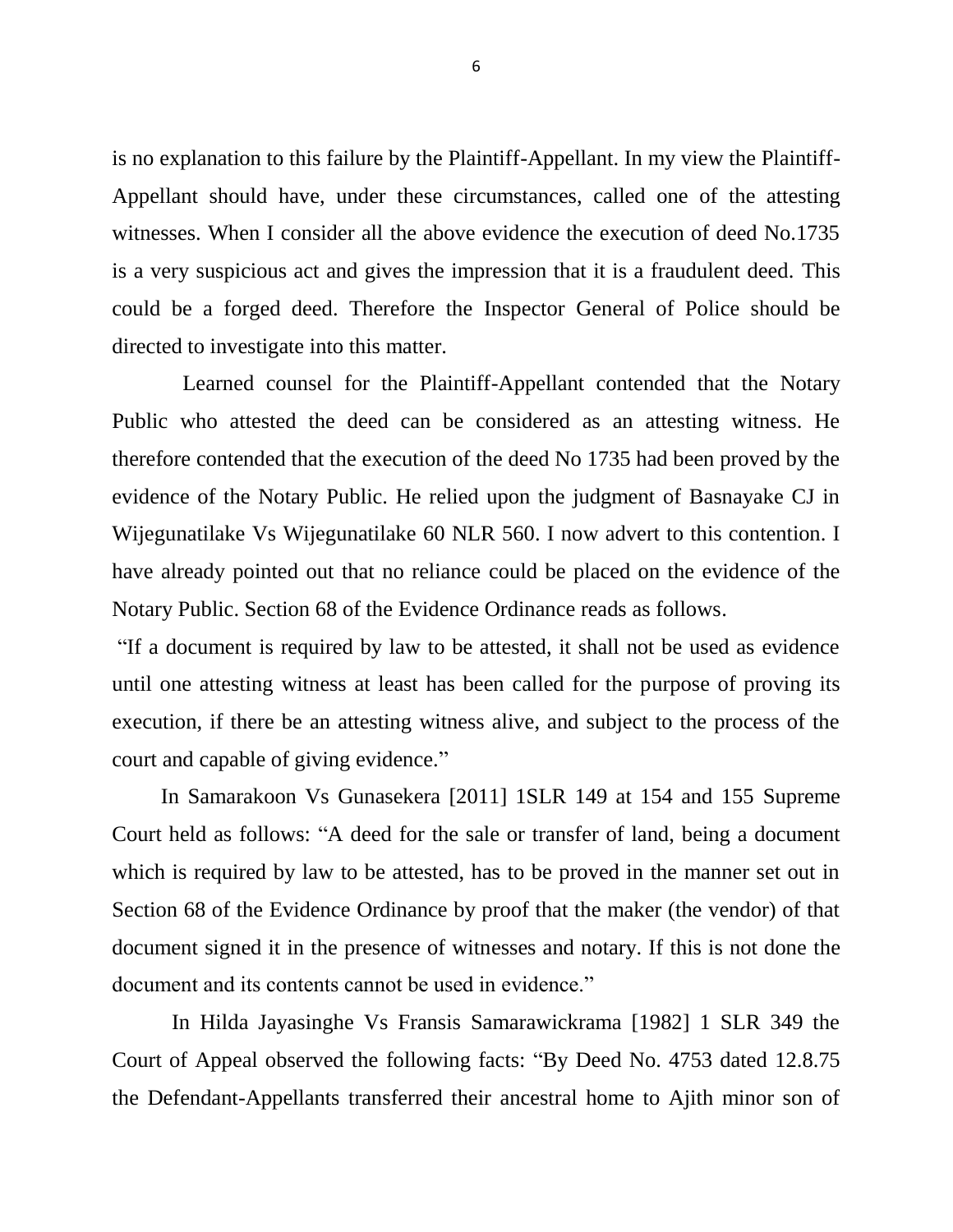Mr. Kahatapitige Attorney at Law and Notary Public for a sum of Rs. 3,500/- on condition that the property be transferred back to Defendant-Appellants on the expiry of three years on payment of Rs.3,500/- with 8% interest. By Deed No. 4879 of 24.3.76 Ajith the minor son of the Notary Public re-transferred the property to Defendant-Appellants on payment of Rs.3,500/-. By Deed 4880 of 24.3.76 the Defendant-Appellants sold the same land to Plaintiff Respondent for Rs. 8,000/-. These two deeds too were attested by Mr. Kahatapitige Attorney at Law and Notary Public.

Defendant Appellants alleged that through the machinations of the Attorney at Law and Notary Public both Deeds Nos. 4879 and 4880 of 24.3.76 were fraudulently executed by obtaining the signatures of the Defendant Appellants by misrepresentation of facts and by obtaining their signatures and thumb impression on blank sheets of paper. They also alleged that no consideration passed and that the two attesting witnesses were not present at the time they placed their signature and thumb impression. Mr. Kahatapitige the Notary gave evidence but no attesting witness was called."

After considering the above facts Thambiah J (Ranasinghe J agreeing) held that the circumstances of this case required that one of the two attesting witnesses be called to prove execution of the deed.

 In N U Wijegoonatilake Vs B Wijegoonatilake 60 NLR 560 Basnayake CJ (Pulle J agreeing) by judgment dated **6.7.1956** held thus: "A Notary who attests a deed is an attesting witness within the meaning of that expression in sections 68 and 69 of the Evidence Ordinance."

 In L Marian Vs Jesuthasan 59 NLR 348 Sinnathamby J (Sansoni J agreeing) by judgment dated **20.7.1956** held thus as follows:" Where a deed executed before a notary is sought to be proved, the notary can be regarded as an attesting witness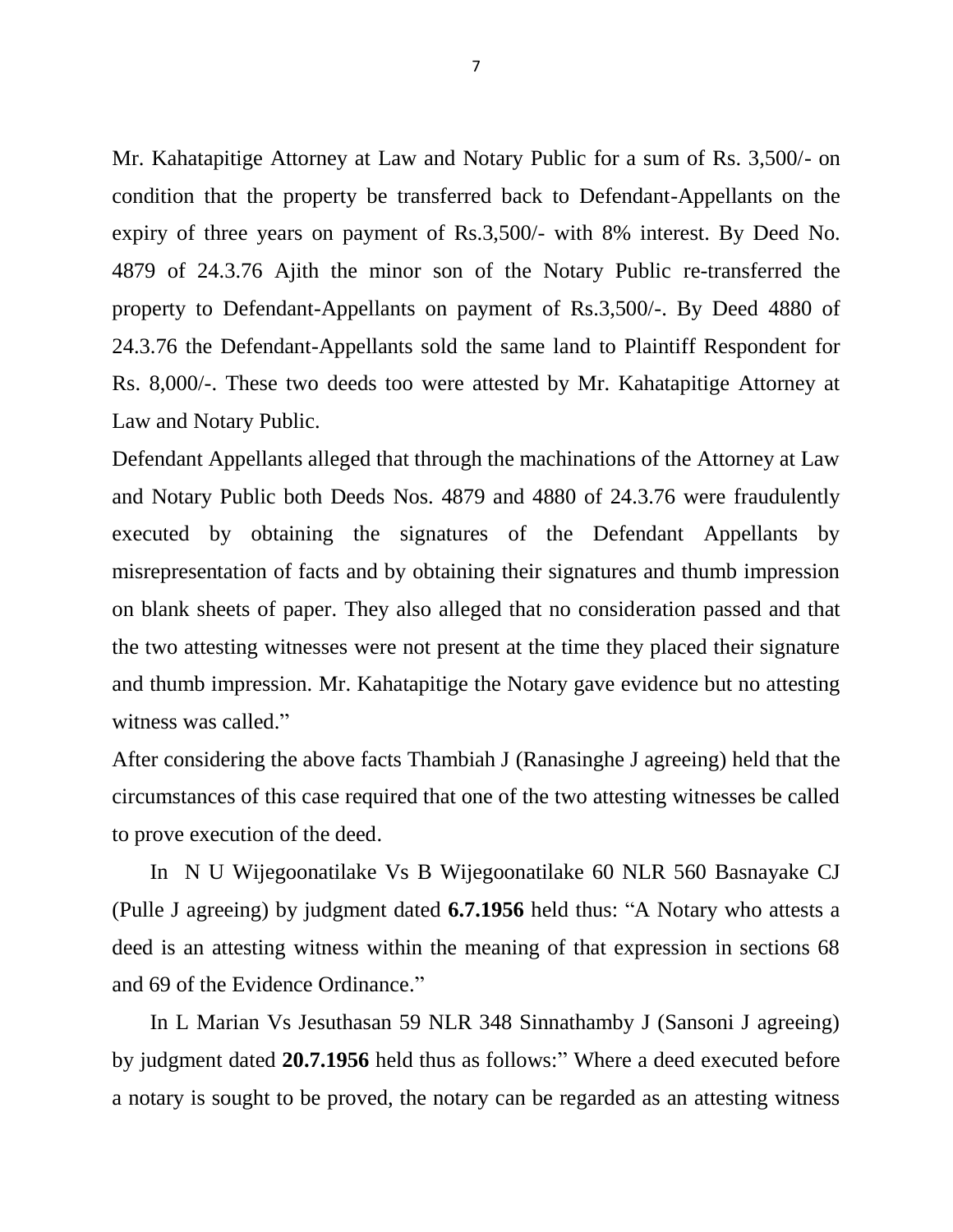within the meaning of section 68 of the Evidence Ordinance provided only that he knew the executant personally and can testify to the fact that the signature on the deed is the signature of the executant."

 What is the value of the evidence of a Notary Public who has failed to state in his/her attestation that he personally knew the executant but says in his evidence that he knows the executant? If he knew the executant personally at the time of the execution of the deed, what was the difficulty for him to state the same in his attestation? When he certified the attestation the facts were fresh in his mind. Then the preparation of the attestation was the best time for him to state that he knew the executant personally. If he has failed to state in the attestation the fact that he knew the executant personally and later says that he knows the executant personally, no reliance can be placed on such evidence. In the present case the Notary Public who attested the deed No.1735 has failed to state in her attestation that she personally knew the executant but says in her evidence that she knew the executant. It must be borne in mind that when she was giving evidence, she was aware that her own deed was being challenged. Therefore she would naturally defend his deed. When I consider all these matters, I hold the view that no reliance could be placed on her evidence. TP Ranjani Ashoka is an Attorney-at-Law and a Notary Public. When lawyers give evidence, courts expect more accuracy of his/her evidence than lay witnesses because they are aware of the procedure of courts and the relevant legal provisions.

 If the executant is known to the Notary Public, he is expected to state it in the attestation. In fact according to Section 31(20) of the Notaries Ordinance, if the executant is known to the Notary Public, he should state it in his attestation. Section 31(20) of the Notaries ordinance reads as follows: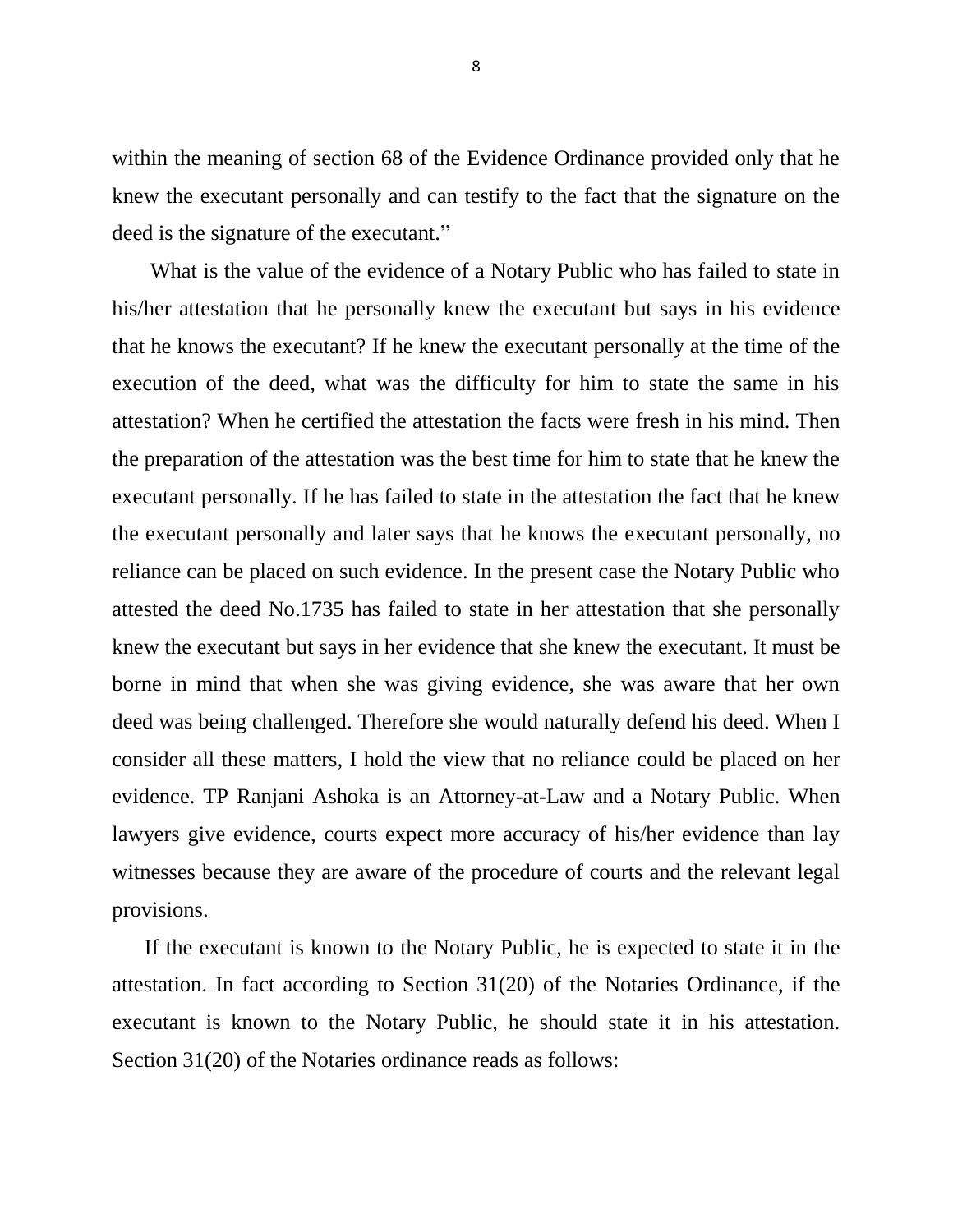*"He shall without delay duly attest every deed or instrument which shall be executed or acknowledged before him, and shall sign and seal such attestation. In such attestation he shall state-*

*(a) that the said deed or instrument was signed by the party and the witnesses thereto in his presence and in the presence of one another ;*

*(b) whether the person executing or acknowledging the said deed or instrument or the attesting witnesses thereto (and in the latter case he shall specify which of the said witnesses) were known to him ;*

*(c) the day, month, and year on which and the place where the said deed or instrument was executed or acknowledged, and the full names of the attesting witnesses and their residences ;*

*(d) whether the same was read over by the person executing the same, or read and explained by him, the said notary, to the said person in the presence of the attesting witnesses ;*

*(e) whether any money was paid or not in his presence as the consideration or part of the consideration of the deed or instrument, and if paid, the actual amount in local currency of such payment;*

*(f) the number and value of the adhesive stamps affixed to or the value of the impressed stamps on such deed or instrument and the duplicate thereof;*

*(g) specifically the erasures, alterations, and interpolations which have been made in such deed or instrument, and whether they were made before the same was read over as aforesaid, and the erasures, alterations, and interpolations, if*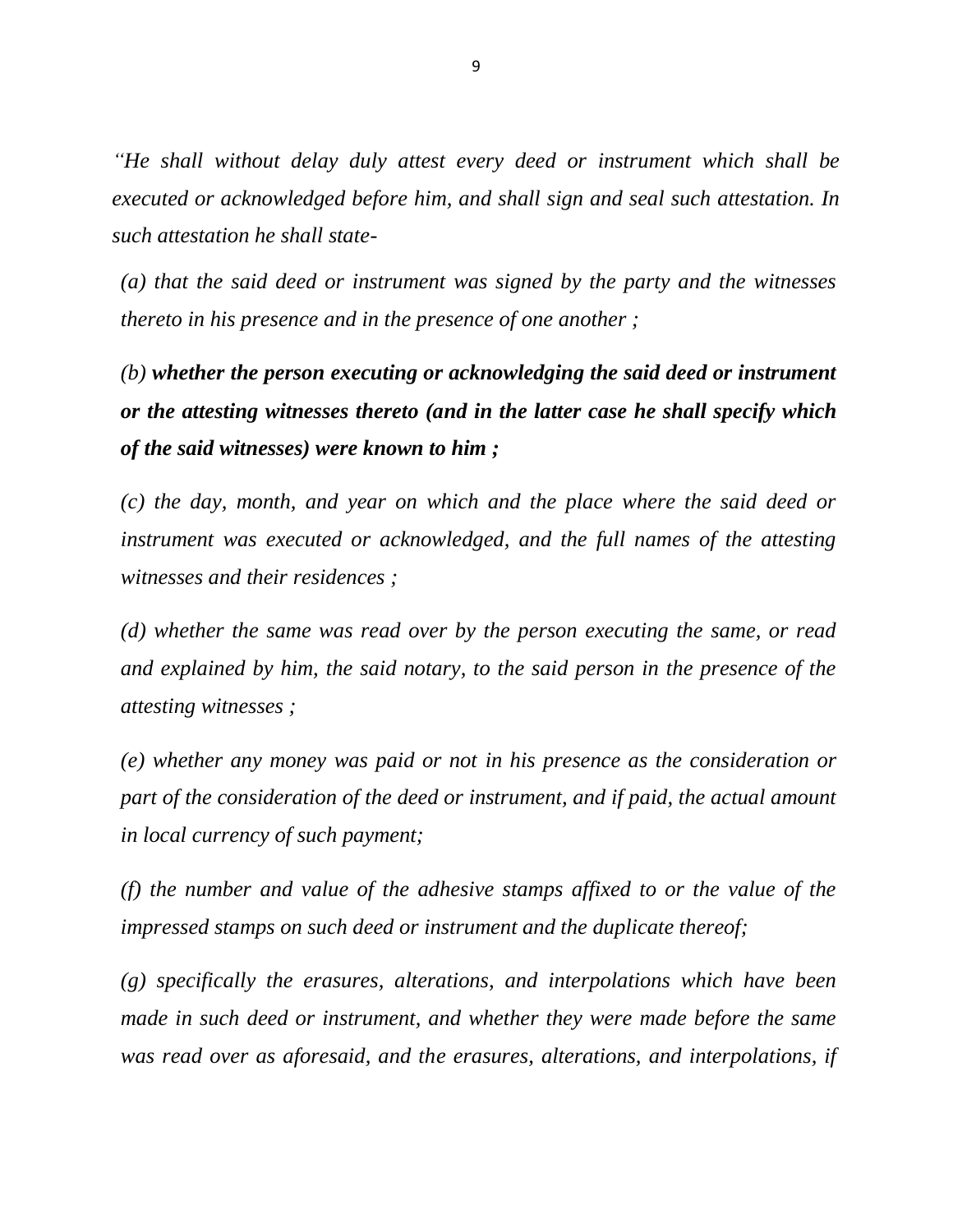*any, made in the signatures thereto, in its serial number, and in the writing on the stamp affixed thereto."* (emphasis added).

 Thus the Notaries Ordinance requires the Notary Public who attested a deed to state in the attestation that the executant is known to him if he knows the executant. After considering the above legal literature, I hold that when a deed executed before a Notary Public is sought to be proved, the Notary Public can be regarded as an attesting witness within the meaning of Section 68 of the Evidence Ordinance if the following criteria are satisfied.

- 1. He (the Notary Public) knew the executant personally.
- 2. He has stated the said fact (the fact that he knows the executant personally) in his attestation.
- 3. He can testify to the fact that the signature on the deed is the signature of the executant.

In the present case the  $2<sup>nd</sup>$  criterion above has not been satisfied. In fact TP Ranjani Ashoka the Notary Public has not complied with Section 31(20) of the Notaries Ordinance. For the above reasons, I hold that the deed No1735 has not been proved and that it is not a valid deed in law. I therefore hold that the rejection of deed No.1735 said to have been attested by TP Ranajni Ashoka, the Notary Public by the Learned District Judge is correct. I therefore hold that the deed No.1735 dated 13.6.2000 attested by TP Ranjani Ashoka the Notary Public was not act of Hortahl Pedige Amarasinghe.

 Learned counsel for the Plaintiff-Appellant also contended that the Defendant-Appellant should, by calling independent evidence, prove that Horthal Pedige Amarasinghe was a person who could not sign. I now advert to this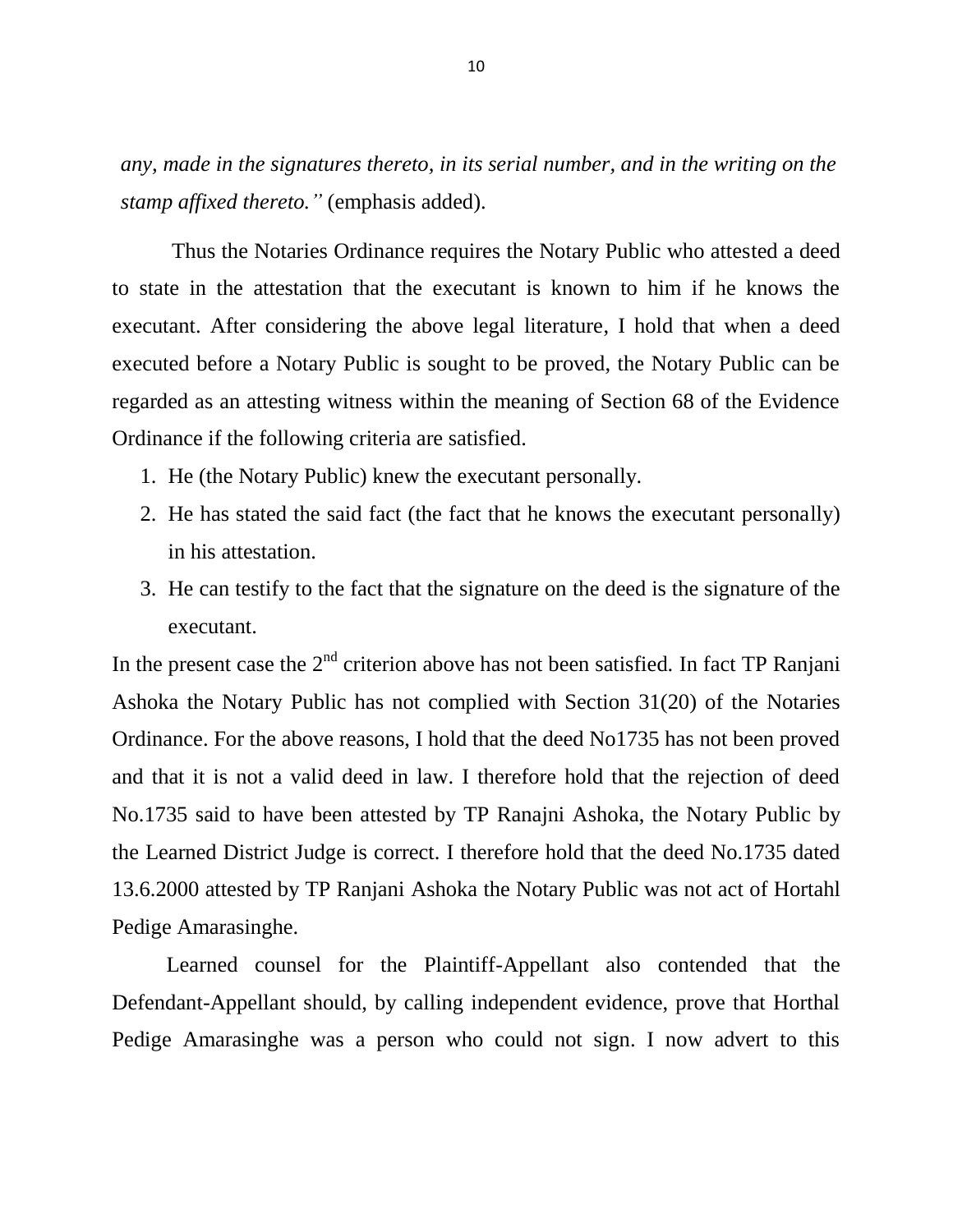contention. When considering this contention I would like to consider Section 101 of the Evidence Ordinance which reads as follows:

"Whoever desires any court to give judgment as to any legal right or liability dependent on the existence of facts which he asserts, must prove that those facts exist. When a person is bound to prove the existence of any fact, it is said that the burden of proof lies on that person."

 In the present case it is the Plaintiff-Appellant who says that Horthal Pedige Amarasinghe signed the deed No.1735. Then it becomes his burden to prove it. This position is evident by the illustration (b) given in Section 101 of the Evidence Ordinance which reads as follows:

"A desires a court to give judgment that he is entitled to certain land in the possession of B by reason of facts which he asserts, and which B denies to be true. A must prove the existence of those facts."

 In view of the aforementioned reasons, I answer the questions of law raised by the Plaintiff-Appellant in the negative. I have earlier observed that the deed No.1735 dated 13.6.2000 attested by TP Ranjani Ashoka could be a forged deed. I therefore direct the Inspector General of Police to investigate into this matter and take steps according to law.

 I have gone through the evidence and the judgments of the District Court and the Civil Appellate High Court. I see no reasons to interfere with the said judgments.

 For the above reasons, I affirming the judgment of the Civil Appellate High Court, dismiss this appeal with costs. The Registrar of this Court is directed to send